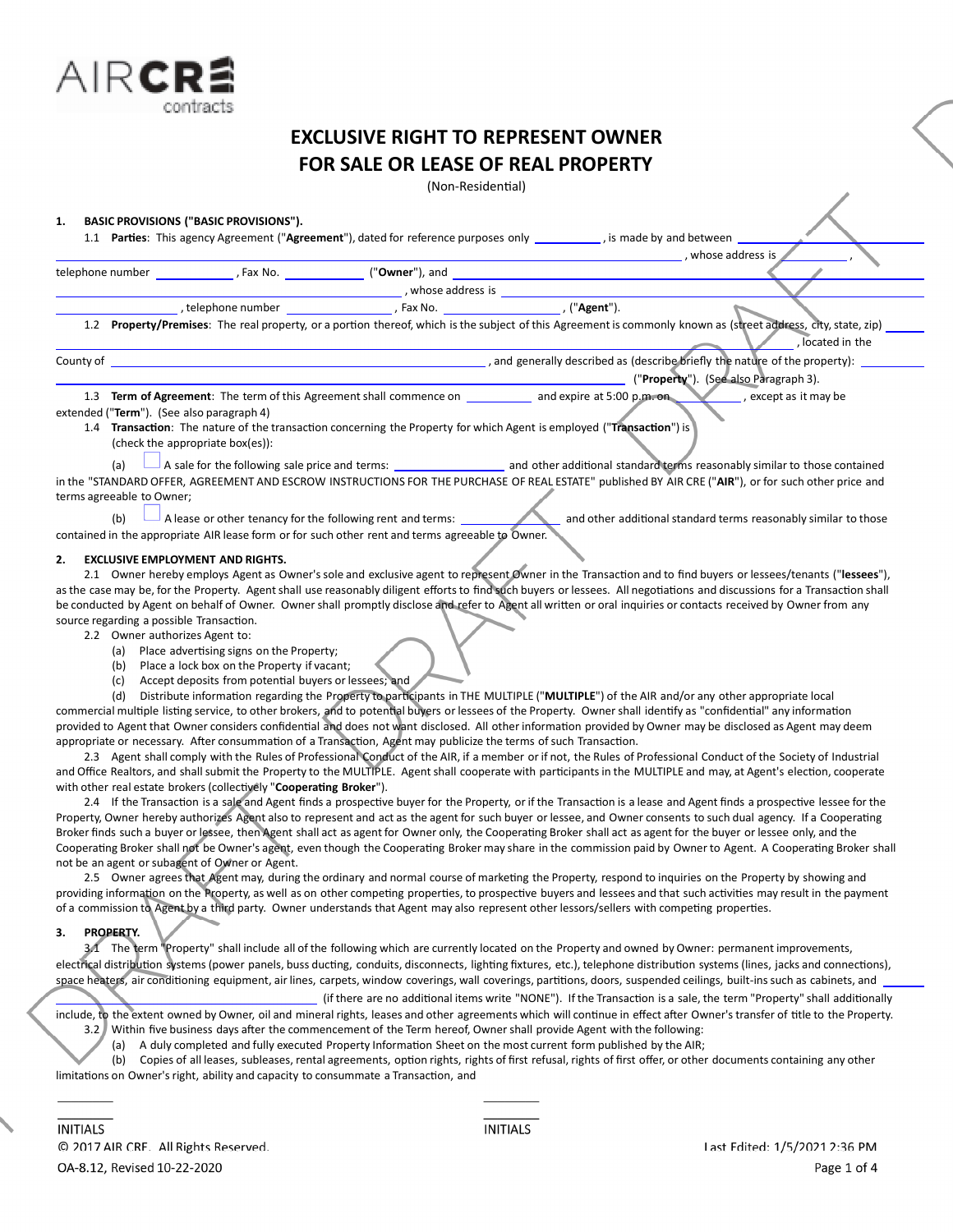(c) If available to Owner, copies of building plans, and if the Transaction is a sale, title reports, boundary surveys, and existing notes and trust deeds which will continue to affect the Property after consummation of a sale.

3.3 Agent shall have no responsibility for maintenance, repair, replacement, operation, or security of the Property, all of which shall be Owner's sole responsibility. Unless caused by Agent's gross negligence, Agent shall not be liable for any loss, damage, or injury to the person or property of Owner, any lessees of the Property, any buyer, prospective buyer, lessee, or prospective lessee, including, but not limited to, those which may occur as a result of Agent's use of a lock box.

4. EXTENSION OF TERM. If the Transaction is a sale, and a sale is not consummated for any reason after Owner accepts an offer to purchase the Property ("Sale Agreement"), then the expiration date of the Term of this Agreement shall be extended by the number of days that elapsed between the date Owner entered into the Sale Agreement and the later of the date on which the Sale Agreement is terminated or the date Owner is able to convey title to a new buyer free and clear of any claims by the prior buyer of the Property; provided, however, in no event shall the Term be so extended beyond one year from the date the Term would have otherwise expired.

### **5. COMMISSION.**

5.1 Owner shall pay Agent a commission  $\Box$  in the amount of  $\Box$  in accordance with the commission schedule attached hereto ("Agreed Commission"), for a Transaction, whether such Transaction is consummated as a result of the efforts of Agent, Owner, or some other person or entity. Agent shall also be entitled to the Agreed Commission if any of the Owner's representations and warranties described in paragraph 8 are shown to be false. Such Agreed Commission is payable:

(a) If the Transaction is a sale, (i) the Property is sold; (ii) Owner breaches or repudiates any Sale Agreement, escrow instructions or other documents executed by Owner regarding the sale of the Property; (iii) the Property or any interest therein is voluntarily or involuntarily sold, conveyed, contributed or transferred; (iv) the Property or any interest therein is taken under the power of Eminent Domain or sold under threat of condemnation, or (v) if Owner is a partnership, joint venture, limited liability company, corporation, trust or other entity, and any interest in Owner is voluntarily or involuntarily sold, contributed, conveyed or transferred to another person or entity that, as of the date hereof, does not have any ownership interest in Owner;

(b) If the Transaction is a lease and a lease of the Property, or a portion thereof is executed; or

(c) If Owner (i) removes or withdraws the Property from a Transaction or the market; (ii) acts as if the Property is not available for a Transaction; (iii) treats the Property as not available for a Transaction; (iv) breaches, terminates, cancels or repudiates this Agreement; (v) renders the Property unmarketable; or (vi) changes the status of the Property's title, leases, agreements, physical condition or other aspects thereof, which such change adversely impacts the value, use, desirability or marketability of the Property.

(d) If earnest money or similar deposits made by a prospective purchaser or tenant are forfeited Agent shall be entitled to one-half (½) thereof, but not to exceed the total amount of the commission that would have been payable had the sale or lease transaction been consummated.

5.2 If the Transaction is a sale, the purchase agreement and/or escrow instructions to be entered into by and between Owner and a buyer of the Property shall provide that:

(a) Owner irrevocably instructs the escrow holder to pay from Owner's proceeds accruing to the account of Owner at the close of escrow the Agreed Commission to Agent;

(b) A contingency to the consummation of the sale shall be the payment of the Agreed Commission to Agent at or prior to close of the escrow; and (c) No change shall be made by Owner or buyer with respect to the time of, amount of, or the conditions to payment of the Agreed Commission, without

Agent's written consent.

6. ALTERNATIVE TRANSACTION. If the Transaction changes to any other transaction, including, but not limited to, a sale, exchange, option to buy, right of first refusal, ground lease, lease, sublease or assignment of lease (collectively "Alternative Transaction"), then Agent shall automatically be Owner's sole and exclusive Agent for such Alternative Transaction and represent Owner in such Alternative Transaction, under the terms and conditions of this Agreement. If, during the Term hereof, an Alternative Transaction is entered into, then Owner shall pay Agent the Agreed Commission.

# **7. EXCLUDED AND REGISTERED PERSONS.**

7.1 Owner shall, within 5 business days after the date hereof, provide Agent, in writing, with the names of those persons or entities registered with Owner by any other broker under any prior agreement concerning the Property ("**Excluded Persons**",see paragraph 7.5). Ownershall also specify for each Excluded Person the type of transaction the consummation of which during the Term of this Agreement entitles such other broker to any compensation ("Excluded Transaction"). Agent may within 10 days of receiving such written list, either (a) accept the Excluded Persons and Excluded Transactions, (b) cancel this Agreement, or (c) attempt to renegotiate this portion of the Agreement with Owner. Once accepted by Agent, the written list shall automatically become an exhibit to this Agreement. If Owner timely provides Agent with the names of the Excluded Persons and specifies the Excluded Transaction for each Excluded Person, then the Agreed Commission paid to Agent with respect to consummation of such an Excluded Transaction with an Excluded Person shall be limited as follows: if such Excluded Transaction is concluded within the first 30 days of the commencement of the Term hereof, then Agent shall be paid a commission equal to the reasonable out-of-pocket expenses incurred by Agent in the marketing of the Property during said 30 days; or if such Excluded Transaction is concluded during the remainder of the Term hereof, then Agent shall be entitled to a commission equal to one-half of the Agreed Commission. If the specified information concerning Excluded Persons and Transactions is not provided as set forth herein, then it shall be conclusively deemed that there are no Excluded Persons.

7.2 Agent shall, within 5 business days after the expiration of the Term hereof, provide Owner, in writing, with the name of those persons or entities with whom Agent either directly or through another broker had negotiated during the Term hereof ("Registered Persons", see paragraph 7.5), and specify the type of transaction of the Property for which such negotiations were conducted ("Registered Transaction"). Those persons or entities who submitted written offers or letters of intent shall, however, automatically be deemed to be Registered Persons for the type of transaction which was the subject of such offer or letter of intent. If Agent fails to timely notify Owner of the existence of any other Registered Persons, then it shall be conclusively deemed that there are no other Registered Persons. A person or entity shall not be a Registered Person if Agent fails to timely specify a Registered Transaction for such person or entity. The parties are aware that the registration of certain individuals and/or entities might create a Dual Agency, and Owner hereby consents to any such Dual Agency.

7.3 If, within 180 days after the expiration of the Term hereof, Owner enters into a contract with a Registered Person for consummation of a Registered ransaction, then Owner shall, upon consummation of such Registered Transaction, pay Agent the Agreed Commission for the Registered Transaction.

7.4 If, within 180 days after the expiration of the Term hereof, Owner enters into another owner-agency or listing agreement with a broker other than Agent for any transaction concerning the Property, then Owner shall provide to Owner's new broker the names of the Registered Persons and the Registered Transaction for each Registered Person, and provide in such new agreement that the new broker shall not be entitled to receive any of the compensation payable to Agent hereunder for consummation of a Registered Transaction with a Registered Person.

7.5 In order to qualify to be an Excluded Person or a Registered Person the individual or entity must have: toured the Property, submitted a letter of interest or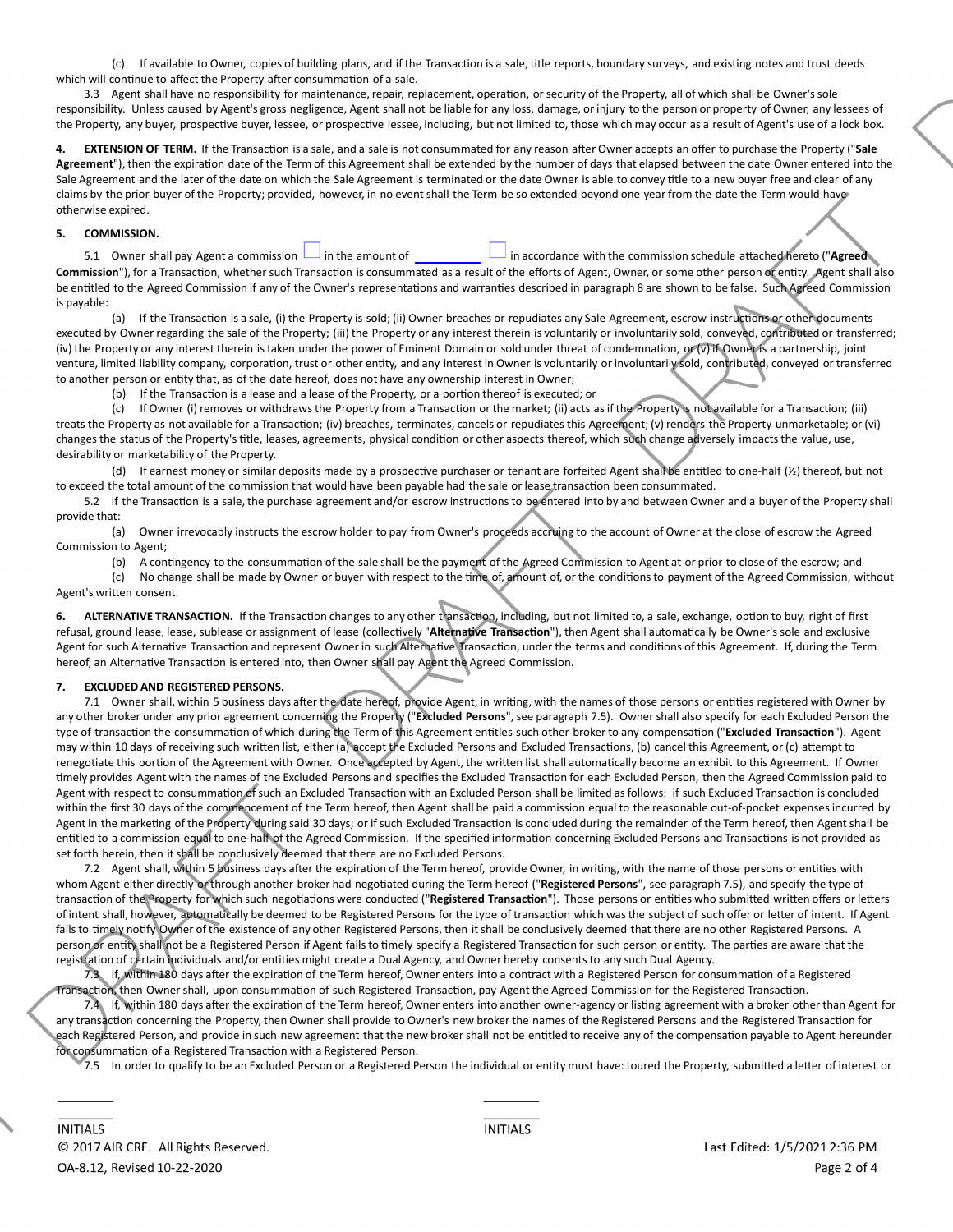intent, and/or made an offer to buy or lease the Property. In addition, Excluded Persons may only be registered by a broker who previously had a valid listing agreement covering the Property, and such broker may only register individuals and entities actually procured by such listing broker.

# **8. OWNER'S REPRESENTATIONS.**

Owner represents and warrants that:

(a) Each person executing this Agreement on behalf of Owner has the full right, power and authority to execute this Agreement as or on behalf of Owner; (b) Owner owns the Property and/or has the full right, power and authority to execute this Agreement and to consummate a Transaction as provided

herein, and to perform Owner's obligations hereunder:

- (c) Neither Owner nor the Property is the subject of a bankruptcy, insolvency, probate or conservatorship proceeding;
- (d) Owner has no notice or knowledge that any lessee or sublessee of the Property, if any, is the subject of a bankruptcy or insolvency proceeding;
- (e) There are no effective, valid or enforceable option rights, rights of first refusal, rights of first offer or any other restrictions, impediments or limitations on Owner's right, ability and capacity to consummate a Transaction, except as disclosed in writing pursuant to Paragraph 3.2(b).
	- (f) That as of the date of this Agreement the asking sales price is not less than the total of all monetary encumbrances on the Property.

**9. OWNER'S ACKNOWLEDGMENTS.** Owner acknowledges that it has been advised by Agent to consult and retain experts to advise and represent it concerning the legal and tax effects of this Agreement and consummation of a Transaction or Alternative Transaction, as well as the condition and/or legality of the Property, including, but not limited to, the Property's improvements, equipment, soil, tenancies, title and environmental aspects. Agent shall have no obligation to investigate any such matters unless expressly otherwise agreed to in writing by Owner and Agent. Owner further acknowledges that in determining the financial soundness of any prospective buyer, lessee or security offered, Owner will rely solely upon Owner's own investigation, notwithstanding Agent's assistance in gathering such information.

#### **10. MISCELLANEOUS.**

10.1 This Agreement shall not be construed either for or against Owner or Agent, but shall be interpreted, construed and enforced in accordance with the mutual intent of the parties ascertainable from the language of this Agreement. Signatures to this Agreement accomplished by means of electronic signature or similar technology shall be legal and binding.

10.2 All payments by Owner to Agent shall be made in lawful United States currency. If Owner failsto pay to Agent any amount when due under this Agreement, then such amount shall bear interest at the rate of 15% per annum or the maximum rate allowed by law, whichever is less.

10.3 In the event of litigation or arbitration between Owner and Agent arising under or relating to this Agreement or the Property, the prevailing party shall be paid its attorney's fees and costs by the losing party. The term, "Prevailing Party" shall include, without limitation, one who substantially obtains or defeats the relief sought, as the case may be, whether by compromise, settlement, judgment, or the abandonment by the other party of its claim or defense. The attorney's fees award shall not be computed in accordance with any court fee schedule, but shall be in an amount to fully reimburse all attorney's fees reasonably incurred in good faith.

10.4 Owner agrees to indemnify, defend (with counsel reasonably acceptable to Agent), and hold Agent harmless from and against any claim or liability asserted against Agent as a result of the failure of Owner to make a full and complete disclosure pursuant to law and paragraph 3.2(a) or as a result of the fact that any of the representations made by Owner (see paragraph 8) were not true at the time that this Agreement was signed.

10.5 Owner hereby releases and relieves Agent, and waives Owner's entire right of recovery against Agent, for direct or consequential loss or damage arising out of or incident to the perils covered by insurance carried by Owner, whether or not due to the negligence of Agent.

10.6 In the event that the Transaction is not an outright sale, Owner agrees that if Agent is not paid the Agreed Commission provided for herein within thirty days of the date due, that Agent shall have a lien in the amount of such commission, and may record a notice of such lien, against the Property.

10.7 Owner agrees that no lawsuit or other legal proceeding involving any breach of duty, error or omission relating to the services to be performed by Agent pursuant to this Agreement may be brought against Agent more than one year after the expiration of the Term of this Agreement (see paragraph 1.3) and that the liability (including court costs and attorney's fees) of Agent with respect to any such lawsuit and/or legal proceeding shall not exceed any fee received by Agent pursuant to this Agreement; provided, however, that the foregoing limitation on liability shall not be applicable to any gross negligence or willful misconduct of Agent.

#### **11. ARBITRATION OF DISPUTES.**

11.1 ANY CONTROVERSY ARISING UNDER OR RELATING TO THIS AGREEMENT SHALL BE DETERMINED BY BINDING ARBITRATION TO BE CONDUCTED BY:

AMERICAN ARBITRATION ASSOCIATION OR **UNITED ASSOCIATION OF A COMMERCIAL RULES ESTABLISHED BY SUCH** 

ORGANIZATION OR IF NONE THE AMERICAN ARBITRATION ASSOCIATION'S COMMERCIAL RULES. ARBITRATION HEARINGS SHALL BE HELD IN THE COUNTY WHERE THE PROPERTY IS LOCATED.

11.2 NOTICE: BY INITIALING IN THE SPACE BELOW YOU ARE AGREEING TO HAVE ANY DISPUTE ARISING OUT OF THE MATTERS INCLUDED IN THE "ARBITRATION OF DISPUTES" PROVISION DECIDED BY NEUTRAL ARBITRATION AS PROVIDED BY CALIFORNIA LAW AND YOU ARE GIVING UP ANY RIGHTS YOU MIGHT POSSESS TO HAVE THE DISPUTE LITIGATED IN A COURT OR JURY TRIAL. BY INITIALING IN THE SPACE BELOW YOU ARE GIVING UP YOUR JUDICIAL RIGHTS TO DISCOVERY AND APPEAL, UNLESS THOSE RIGHTS ARE SPECIFICALLY INCLUDED IN THE "ARBITRATION OF DISPUTES" PROVISION. IF YOU REFUSE TO SUBMIT TO ARBITRATION AFTER AGREEING TO THIS PROVISION, YOU MAY BE COMPELLED TO ARBITRATE UNDER THE AUTHORITY OF THE CALIFORNIA CODE OF CIVIL PROCEDURE. YOUR AGREEMENT TO THIS ARBITRATION PROVISION IS VOLUNTARY.

11.3 WE HAVE READ AND UNDERSTAND THE FOREGOING AND AGREE TO SUBMIT DISPUTES ARISING OUT OF THE MATTERS INCLUDED IN THE "ARBITRATION OF DISPUTES" PROVISION TO NEUTRAL ARBITRATION.

Owner's Initials **Agent Agent**'s Initials

11.4 THE PROVISIONS OF THE ABOVE ARBITRATION CLAUSE SHALL NOT BE BINDING ON EITHER PARTY UNLESS BOTH PARTIES HAVE PLACED THEIR INITIALS UNDER PARAGRAPH 11.3.

12. Additional Provisions: Additional provisions of this Agreement are set forth in the following blank lines or in an addendum attached hereto and made a part hereof consisting of paragraphs through through (if there are no additional provisions write "NONE"):

13. Disclosures Regarding The Nature of a Real Estate Agency Relationship. When entering into an agreement with a real estate agent an Owner should from the